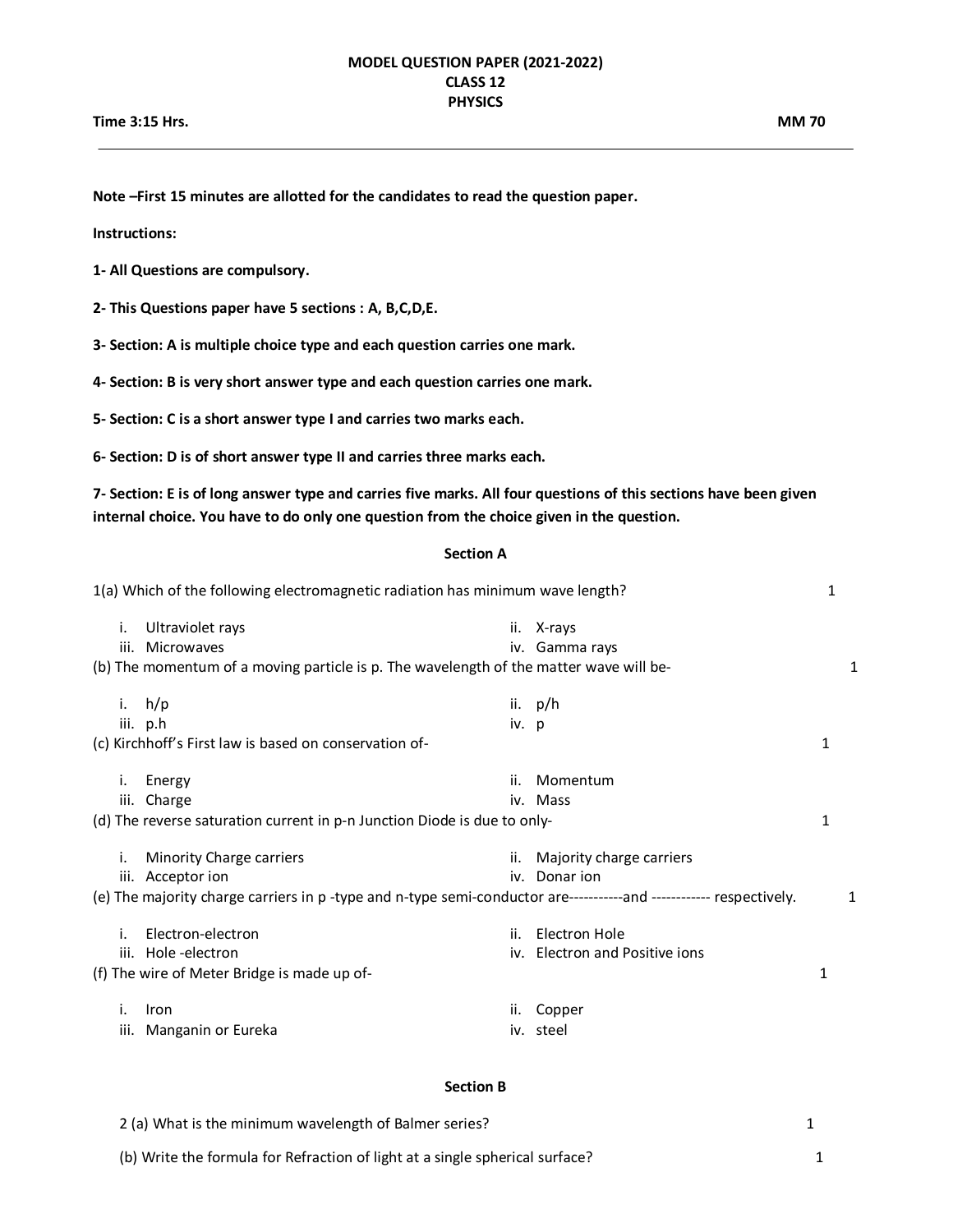| (c) Explain the meaning of Isotope with the help of an example?<br>$\mathbf{1}$                                                                                                                                                            |   |  |  |  |
|--------------------------------------------------------------------------------------------------------------------------------------------------------------------------------------------------------------------------------------------|---|--|--|--|
| (d) Write Radioactive waves in increasing order of their penetrating power?                                                                                                                                                                |   |  |  |  |
| (e) How can the capacitance of a capacitor be increased?<br>1                                                                                                                                                                              |   |  |  |  |
| (f) Give Logic symbol, Boolean Expression and Truth Table for AND gate?<br>1                                                                                                                                                               |   |  |  |  |
| <b>Section C</b>                                                                                                                                                                                                                           |   |  |  |  |
| 3 (a) Write the definition and unit of electric flux. What is the meaning of negative electric flux?                                                                                                                                       | 2 |  |  |  |
| (b) 5 Ampere current is flowing in a wire. How many electrons pass per minute through cross section area of the<br>wire?<br>2                                                                                                              |   |  |  |  |
| (c) In the Hydrogen spectrum, find the wavelength of the second line of Balmer series in terms of Rydberg<br>$constant(R)$ .<br>$\overline{2}$                                                                                             |   |  |  |  |
| (d) Find the expression for de-Broglie wavelength.                                                                                                                                                                                         | 2 |  |  |  |
| <b>Section D</b>                                                                                                                                                                                                                           |   |  |  |  |
| 4(a) Derive the formula for the resultant focal length of two thin lenses placed in contact of each other.                                                                                                                                 | 3 |  |  |  |
| (b) Derive Einstein's photoelectric equation.                                                                                                                                                                                              |   |  |  |  |
| (c) Prove by Brewster's Law that refracted and reflected rays are mutually perpendicular to each other.                                                                                                                                    | 3 |  |  |  |
| (d) Write Ampere circuital law. Derive the formula for magnetic field intensity at the distance 'r' from the<br>current carrying straight wire of infinite length.                                                                         | 3 |  |  |  |
| (e) The coefficient of self Induction of a coil is 40 milli Henry(40MH) in which electric current becomes 2 ampere<br>to 12 ampere in 5 milli second. Find the value of induced electromotive force in coil.                               | 3 |  |  |  |
| 5(a) The focal length of a thin plano convex lens is 20.0 cm and the refractive index of its material is 1.5. Find<br>radius of curvature of convex surface of this lens.                                                                  | 3 |  |  |  |
| (b) A small telescope has an objective of focal length 144 cm and an eyepiece of focal length 6.0 cm. Calculate<br>the magnifying power of the telescope. What is the distance between the objective and the eyepiece in the<br>telescope. | 3 |  |  |  |
| (c) What is LED. Show its (vi) characteristics by drawing a circuit diagram.                                                                                                                                                               | 3 |  |  |  |
| (d) Explain Kirchhoff's laws of electric circuits with the help of circuit diagram.                                                                                                                                                        |   |  |  |  |
| Or                                                                                                                                                                                                                                         |   |  |  |  |
| The oscillating magnetic field in a plane electromagnetic wave is given by                                                                                                                                                                 | 3 |  |  |  |
| By= $(8 \times 10^{-6})$ sin $(2 \times 10^{11}$ t+300 $\pi x$ )Tesla.                                                                                                                                                                     |   |  |  |  |
| Calculate the wavelength of electromagnetic wave.<br>i)<br>Write down the expression for the oscillating electric field.<br>ii)                                                                                                            |   |  |  |  |
| (e) The energy of an electron in an excited hydrogen atom is -3.4ev. Calculate the angular momentum of the<br>electron. The energy of electron in n <sup>th</sup> orbit is $-\frac{13.6}{n^2}$ ev.(h=6.6×10 <sup>-34</sup> Joule Second)   | 3 |  |  |  |